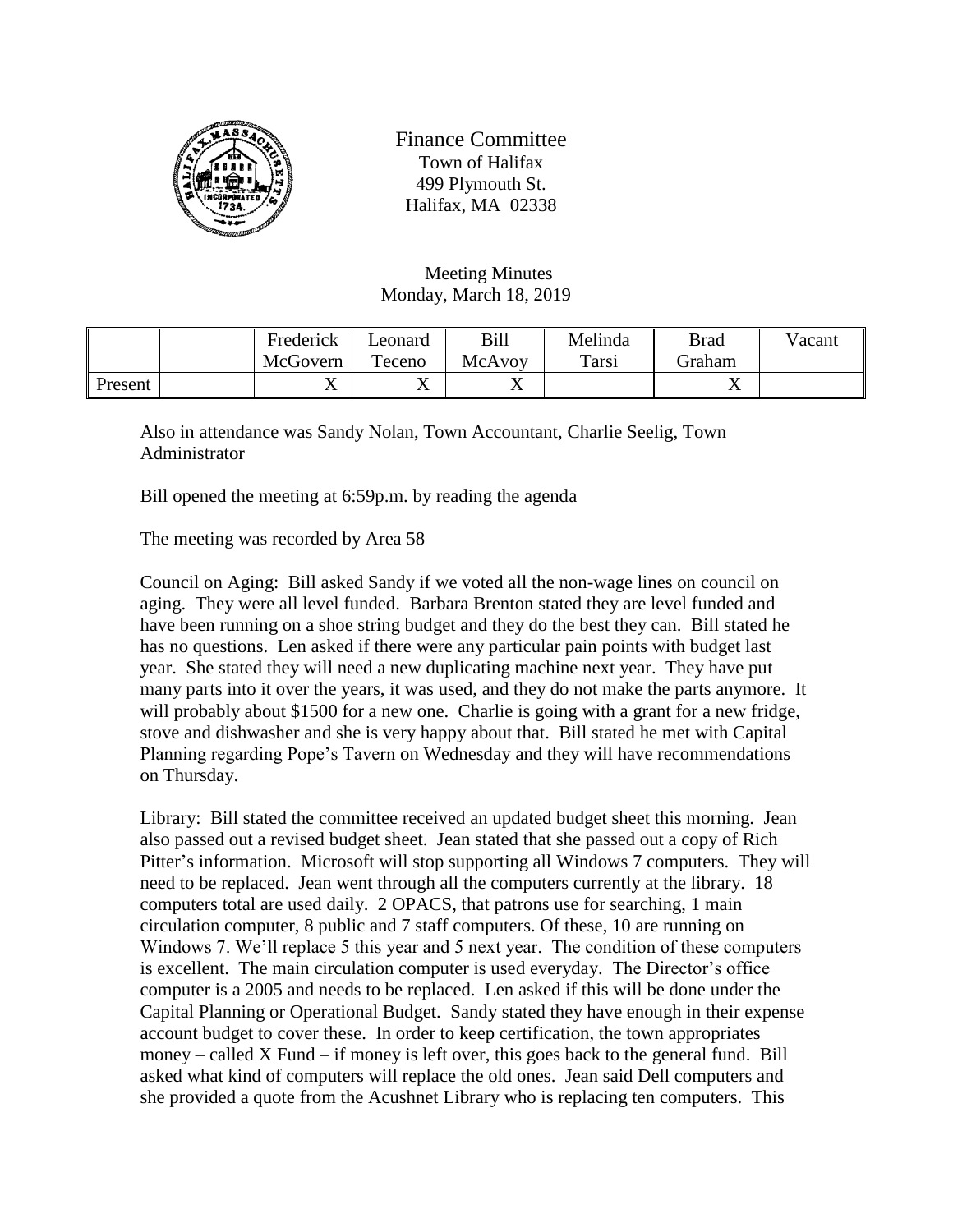helped her arrive at her requested number of \$3,458.00. Bill noted that most of the old computers are listed in excellent condition. He asked if we could update the operating system on the computers. Jean said George is currently looking into that but the age of the computers has to be taken into account. Most are them are 2013. Jean said she tries to rotate the computers that need to be replaced. She stated she will replace five this year and five next year. A townsperson asked if there was money in the budget for this. Jean stated yes. The original capital plan request was \$2,020.00. She moved extra funds into capital plan items. Bill asked if there were any further questions. There were none. Jean then pointed out the wage line item and informed the committee that she made adjustments to this. She had a 30 hour a week employee who retired so her 35 hour a week associate was hired to take that job. Jean adjusted the hours. Her new hire, who will be 35 hours a week will be at a step one. There was a cushion provided just in case the person is highly qualified and will be a step two, but Jean is pretty sure she will be hired at a step one, and will be a step two in 2020. Jean is looking for 4 hours a month for her library tech to run a book club at the senior center. That's about 1,000.00. George was paid (PC support tech) 1752.10 last year. Bill stated he is making recommendations to Capital Planning on Wednesday and the committee is not voting wage lines at this time.

Bill entertained a motion to recommend Line #127 – Library Expense in the amount of \$92,328.00 **Motion: Len Second: Fred AIF**

Highway Department: Bill stated he and Steve Hayward had an email exchange and Steve stated he wants to rescind the stipend for the responsibilities of the Recycling Head. The stipend is \$5,524.00.

Bill entertained a motion to revoke the recommendation for Line #77 for the \$5,524.00 stipend that was to be paid out of recycling retained earnings. **Motion: Len Second: Fred AIF**

Len stated there will be a separate line created for OSHA training for all departments. Steve stated he needs extra money for training other than OSHA training. He needs chainsaw training, etc. and is requesting \$550.00. Len asked if the departments are estimating OSHA training on their own. Charlie stated some departments probably haven't thought about it yet. Charlie clarified that Baystate Roads Program offers Highway and DPW departments training such as chainsaw training and how to drop salt properly, etc. Bill said it sounds like this is training that should have been happening all along. A townsperson asked if certain employees do certain jobs. Steve stated no, everyone has to be trained in everything. She suggested we have a list of the employees that need to be trained in specific areas and then we would know the cost. Karyn Thompson stated that the cost is not known in advance, so it can't be budgeted for until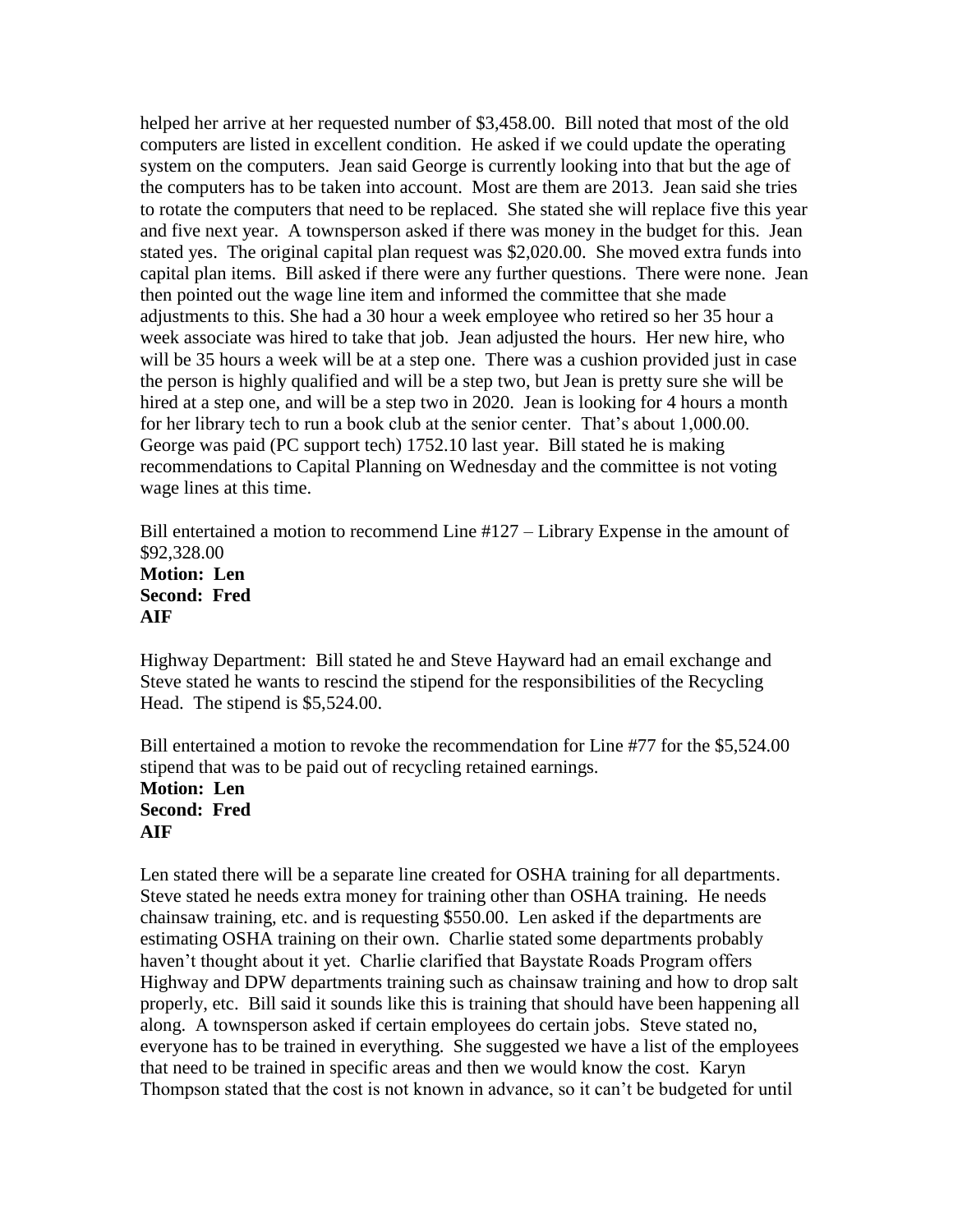the department receives it. Steve also stated that if he locates a place in town for the chainsaw training, the trainers will come here and he will get two people for free. He is currently identifying places for this training. Steve originally asked for \$1,000.00 but cut it down to \$500.00. Len asked what else is in the expense line. There is \$50.00 for dues. Len said the total is still less than what was expended in FY18.

Bill entertained a motion to recommend Line #80 in the amount of \$6,771.00 **Motion: Len Second: Fred AIF**

Regarding Line #81, Barn Maintenance, Steve stated the increase is for the drains. Bill asked if the drains are cleaned annually. Karyn answered they will be cleaned every six months. These drains are at the highway department. Steve discussed this with Scott in building maintenance, and they both feel it's Steve's responsibility. Bill clarified that Steve contracts this job to Patriot. There are a total of six drains and two holding tanks. Len stated he is not ready to vote on this yet.

Line #82: Bill asked about the increase. Steve stated this is for the maintenance of trucks and sandblasting and painting them. Two trucks at \$5,000.00 each. Fred stated this could extend the life of the trucks.

Bill entertained a motion to recommend Line #82 in the amount of \$58,500.00 Len stated he will abstain. He would like a better picture of the overall budget before he votes on this. Fred agrees. Len said the Fire and Police Departments also asked for vehicle maintenance increases. Steve said the town needs to look at the mechanic position. He may be retiring next year. Most of the town maintenance is outsourced. The highway department does oil changes and sometimes brakes, but they do not have the computers and tools to do more.

Bill stated the committee will table Line #81 and #82 pending further information.

Steve talked about the Article for \$18,000.00 for a fence. We get cars that pull up to our supply area and they're dumping trash. We have cameras that show cars entering all the time. We got three different quotes for a 5' chain link fence with a rolling gate. It will extend to where the fuel tanks are to the land cap to the salt shed for a total of 288' of fencing. A townsperson asked if there is a fence there now. Steve stated only on one side. The new tanks should be up and running in 90 days. The fence will not block the tanks. Len asked about the Caboda. Steve said it would include a mowing deck. A townsperson asked if it will replace a piece of equipment that was purchased a few years ago. Steve said no. The town voted to provide the Highway Department to have certain equipment. Steve also said he would like to do an auction once a year. We get more money from auction than scrap. That money goes into the general fund. Steve stated he has gotten about \$67,000.00 for past auctions. He suggested we can do this for any equipment the town has. Bill asked if the cost is \$51,000.00 or \$55,000.00. Steve said it is \$51,000.00. He eliminated two attachments. A townsperson asked if he could look at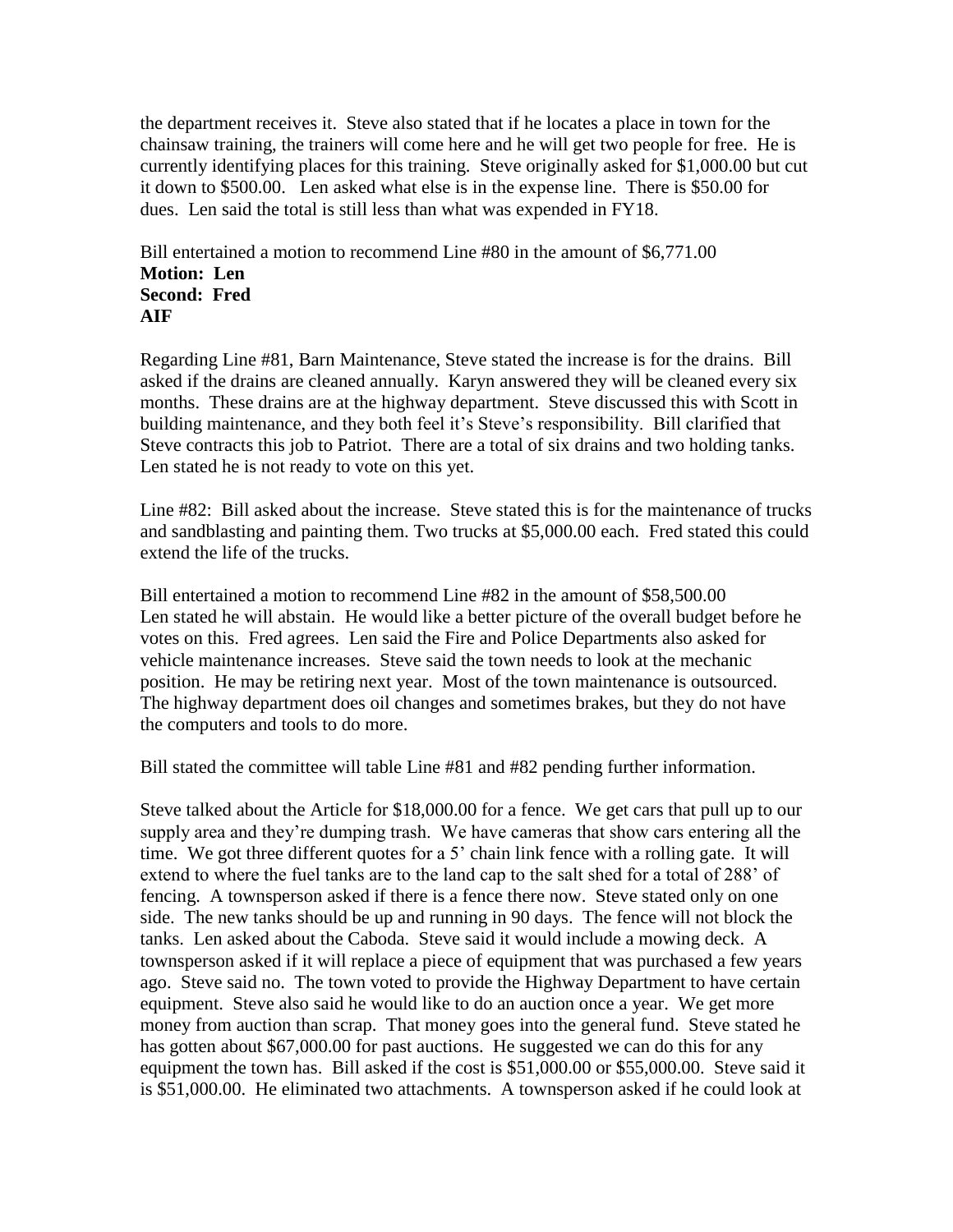a cheaper model. Steve stated he knows what the department needs. A lesser priced or smaller piece of equipment would not function properly enough to handle the needs and would not be cost efficient. Len asked if we still have the trackless just in case we wind up short on the articles. Steve said yes, but we have to do it in three trips with that. Bill asked about the sweeper for \$170,000.00. Steve got a price of \$168,000.00 from another company, so he'll save \$2,000.00. Steve said it's a vacuum and a sweeper that will be needed for the stormwater maintenance requirements. It is mandated that we sweep around the ponds twice a year. Fred asked what the average life of the equipment is. Steve stated the last piece lasted about twenty years and they don't normally last that long. He tries to extend the life of every piece of equipment he has. Jean asked if these are all coming out of the capital plan. Steve said yes.

Steve talked about the traffic lights. When the boxes were installed on the lights, they were installed facing the street. They have since rotted from the salt used in the winter. The cost will be  $$19,500.00$  to replace these. They will be installed properly – away from the street and will be plastic. These will be installed at the Walmart and Stop  $\&$ Shop. Bill asked about the increased basin cleaning. Steve said this is mandated by the state now. Charlie said we will need a stormwater Management line in the budget. Steve said 248 additional hours will be needed for Stormwater Management maintenance requirements. It's Federally mandated. Charlie said we get grants when we can but not for annual operating costs. Charlie stated we will get fined if we do not comply. Steve stated this is one reason why he is going for another person. He wants to take one part time cemetery person and turning them into a full time person. Bill asked if any of this is covered under Chapter 90. Steve answered no. Chapter 90 will not cover operational expenses. Bill asked if the truck or the sweeper qualify. Steve said yes. Steve is going to try to get a used grader. Len stated we hit all the level and funded and decreased line items and police and fire, and he would feel more comfortable seeing where we are in the budget before recommending. Len instructed the secretary to schedule Scott Materna to come before the committee.

Sandy asked if the committee had any questions for the Town Clerk regarding Line #29 and #30. Fred asked what the extra \$1,000.00 covers. The Town Clerk stated they spend \$1,000.00 per year for the Assistant Town Clerk to attend training to be certified. She is in her third and final year. The Assistant Town Clerk received a scholarship for the first year.

Bill entertained a motion to recommend Line #29 – Town Clerk – Expense in the amount of \$4,649.00 **Motion: Len Second: Fred AIF**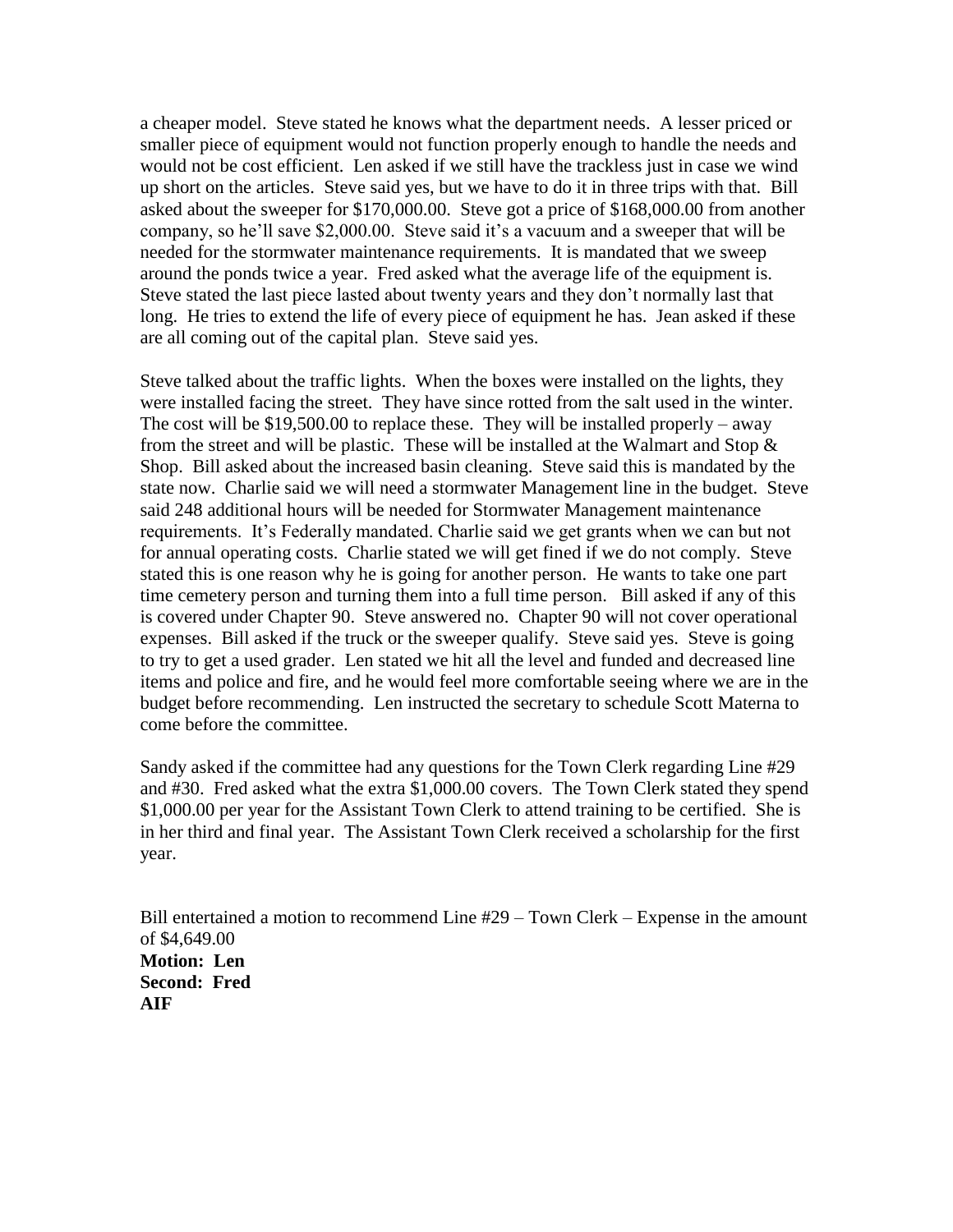Line #30 – Elect/Register. The Town Clerk stated that in 2020, we have a presidential primary so she has to account for workers for the election and early voting.

Bill entertained a motion to recommend Line #30 – Elect/Register in the amount of \$15,020.00 **Motion: Len Second: Fred AIF**

The Town Clerk stated she is requesting \$21,800.00 for voting machines and this will come out of the Capital Budget. The voting machines we have are from 199-2000. They are no longer made and we can't get parts. Bill stated we will table the rest of the discussion.

He asked if there are any other questions. A Townsperson asked how we get such a big discrepancy every year during budget talks. Sandy answered that every year, she does a spreadsheet and Charlie does his own spreadsheet. She tries to take into account revenues and expenditures to come up with numbers. Charlie's numbers and hers did not agree. Hers did not look good, Charlie's did. They sat down together and went over everything and they found that Sandy's numbers were wrong. After analyzing the numbers, they realized Sandy picked up a last year figure on one of the numbers, which caused the error. Len clarified that the budget is projected. It is a forecasted budget every year. Sandy said she and Charlie have been doing the budget this way for years. They each do their own spreadsheet and then compare. It is an efficient way to do it. Charlie explained some of the forecast are more definitive than others. The first one is property taxes. We get to increase the levy limit by 2.5% every year. New growth for 2018 is included in January 2019. The second is local receipts, which are motor vehicle excise tax and ambulance receipts. The third is state aide (Cherry Sheet). The Governor comes out with his budget in January. The House in April and the Senate votes in May. We look at the Governor's numbers to see how they are trending. Chapter 70 aide is more variable. We always assume that the Governor's number is as high as it is going to go. We are conservative when planning the budget.

Sandy informed the committee that Sue Johnson will be requesting more money for the Recycling Department. Recycling is funded by Solid Waste Earnings. Last year the committee cut her back, but she is comfortable with the \$45,000.00. Sue hasn't gotten a cost on the hazardous waste yet. For now she has level funded it. Sandy will ask her on Monday. More municipalities are stopping recycling in the U.S. but not in Massachusetts. The costs are too high but we are required to do so.

Bill asked what the line in the sand is for wages. Charlie stated we go to press April 1st.

Bill entertained a motion to adjourn at 9:010p.m. **Motion: Len Second Brad AIF**